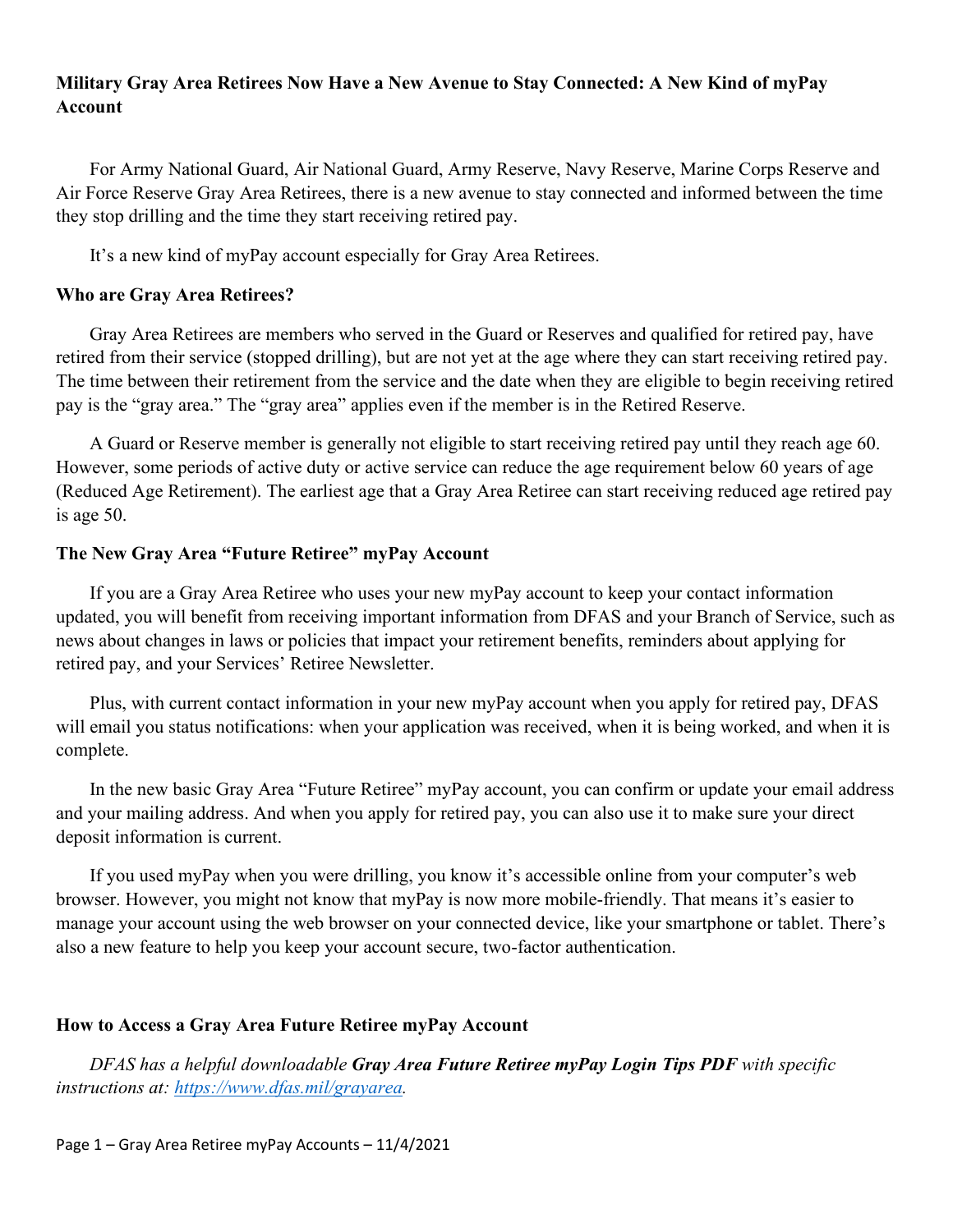### **If you previously used myPay and DO have access to the email in your myPay account:**

You may be able to use the myPay login you created prior to your retirement from your service, if you previously set up a Login ID and you have access to the email address in your myPay account.

If you have access to the email address in your myPay account and you don't remember your Login ID or your password (or your password has expired), you can use the "Forgot your Login ID?" Or "Forgot or Need a Password?" links on the myPay homepage: [https://mypay.dfas.mil.](https://mypay.dfas.mil/)

If you have not accessed myPay since November 2009, have never created a Login ID, or there was a delay that prevented DFAS from receiving your gray area status, please follow the instructions below for new myPay users.

#### **If you previously used myPay and don't have access to the email in your myPay account:**

You may be able to use the myPay login you created prior to your retirement from your service, if you previously set up a Login ID and security questions and remember them, even if you do not have access to the email address in your myPay account.

If it's been more than a year since you used myPay, your password has expired. With your Login ID, you can reset your password by using the "Forgot or Need a Password?" link on the myPay homepage [\(https://mypay.dfas.mil\)](https://mypay.dfas.mil/) and correctly answering the security questions. You can then use your Login ID and your new password to log in and update your contact information.

If you have not set up the Security Questions, or if you fail to answer the questions correctly, you may:

- Select Contact Us on the myPay homepage, then Trusted Agents to locate a Trusted Agent in your area that can provide an in-person password reset.
- Or, use the "Forgot or Need a Password?" link to request to have a new temporary password mailed to you. The new temporary password will be mailed to your address of record in the DFAS Retired Pay system.
- For additional assistance, call the myPay Customer Support Unit Toll-Free at 1-888-332-7411 or 216- 522-5096. Please identify yourself as a Gray Area Retiree.

Please note: delivery time will vary based upon your location and postal service volume. If you do not receive your Password Letter within 10 business days, please verify your mailing address with DFAS Retired & Annuitant Pay.

The mailing address in the DFAS Retired Pay system is based on your DEERS information. If your mailing address in DEERS is not current, you will need to update your mailing address with DFAS so they can mail you the temporary password.

You can update your mailing address by:

• Calling the DFAS Customer Care Center Toll-Free at 1-800-321-1080. Please identify yourself as a Gray Area Retiree.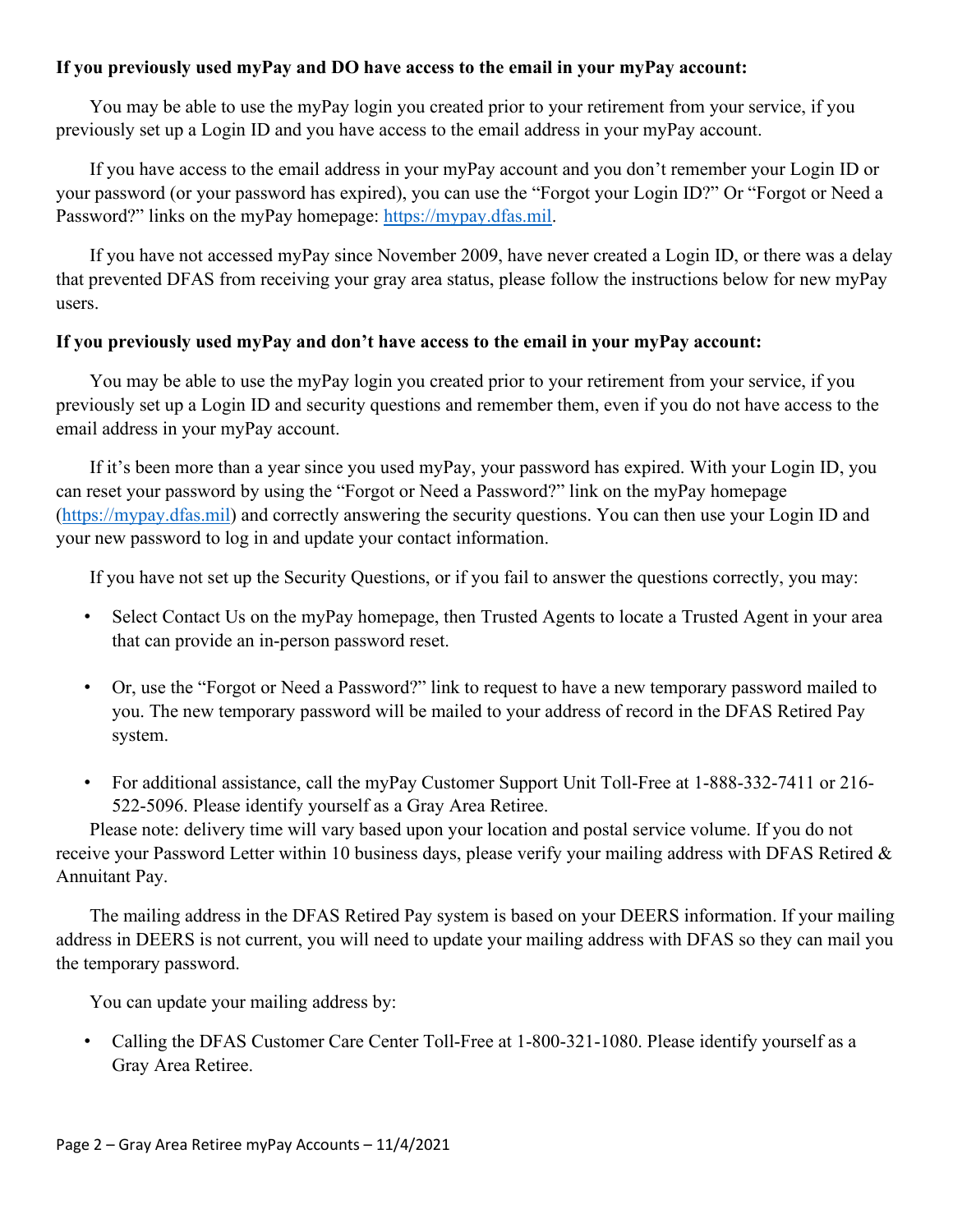• Or, writing or faxing your request. Either (A) complete Part I of the Retiree Change of Address/State [Tax Withholding Request \(DD2866\),](https://www.dfas.mil/raforms) sign and date, and mail or fax it. Or (B) send DFAS a written request to update your mailing address. Please identify yourself as a Gray Area Retiree and include the date, your full name, daytime phone number, social security number and signature. Mail or fax your request to:

Defense Finance and Accounting Service U.S. Military Retired Pay 8899 E 56th Street Indianapolis IN 46249-1200

Or, Fax: 800-469-6559

Allow 30-45 days from the time you send DFAS your written request. Then, go to the myPay homepage at [https://mypay.dfas.mil](https://mypay.dfas.mil/) and click on the "Forgot or Need a Password?" link and request DFAS mail a new temporary password to you.

When you receive your new temporary password, return to the myPay homepage at [https://mypay.dfas.mil](https://mypay.dfas.mil/) and log in using your temporary password.

If you've forgotten your Login ID, you can also use the "Forgot Your Login ID" link on the homepage to get a reminder, using your temporary password.

If you have not accessed myPay since November 2009, have never created a Login ID, or there was a delay that prevented DFAS from receiving your gray area status, please follow the instructions below for new myPay users.

# **If you've never used myPay, here's how to get started:**

Go to the myPay homepage at [https://mypay.dfas.mil](https://mypay.dfas.mil/) and click on the "Forgot or Need a Password?" link. Follow the instructions to have a temporary password emailed to you. If you don't receive the emailed password, it is likely DFAS doesn't have a current email address for you.

You can:

- Select Contact Us on the myPay homepage, then Trusted Agents to locate a Trusted Agent in your area that can provide an in-person password reset.
- Call the myPay Customer Support Unit Toll-Free at 1-888-332-7411 or 216-522-5096 for additional assistance. Please identify yourself as a Gray Area Retiree.
- Or, use the "Forgot or Need a Password?" link to request to have a new temporary password mailed to you. The new temporary password will be mailed to your address of record in the DFAS Retired Pay system.

The mailing address in the DFAS Retired Pay system is based on your DEERS information. If your mailing address in DEERS is not current, you will need to update your mailing address with DFAS so they can mail you the temporary password.